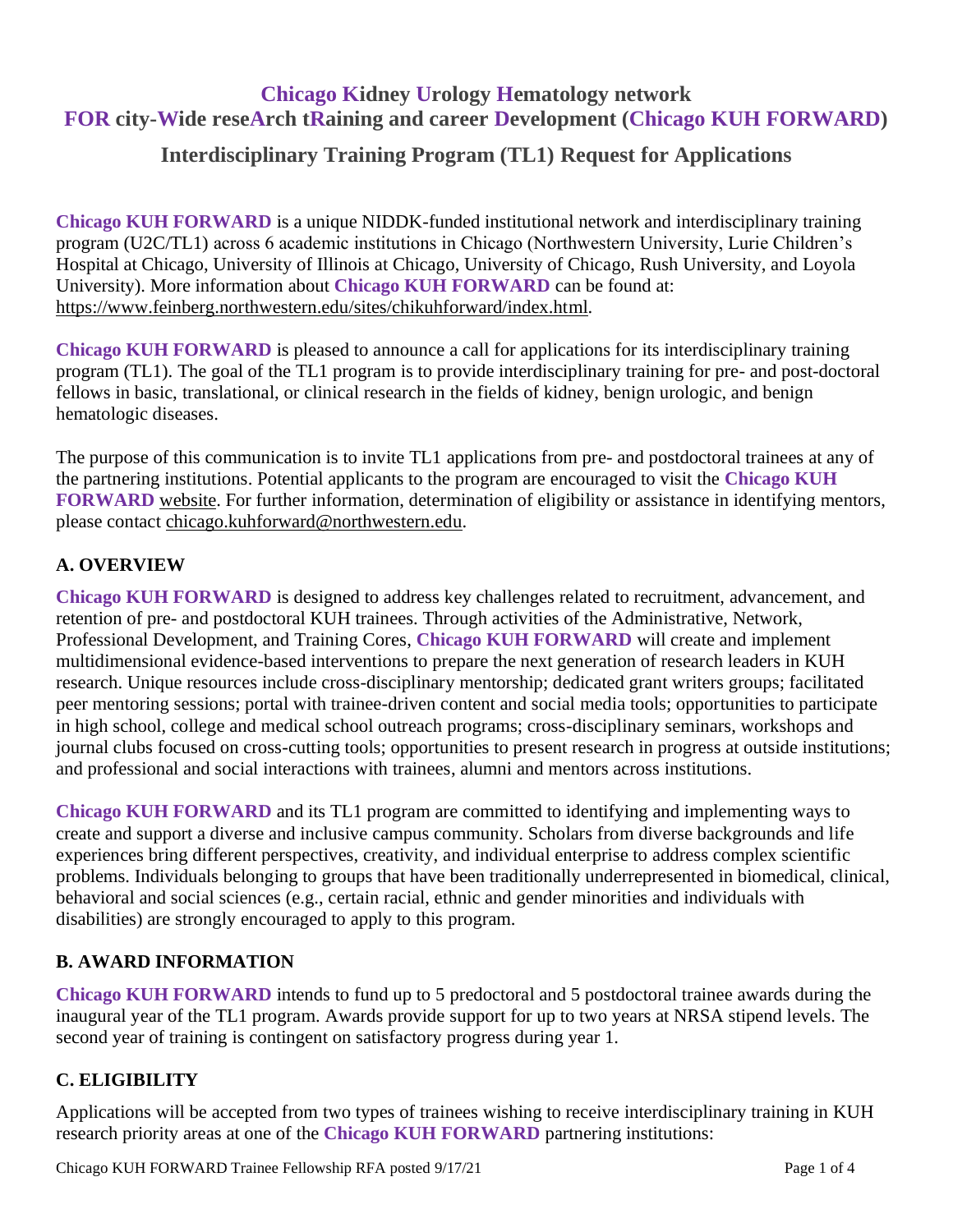## **1. Predoctoral trainees:**

- a. Predoctoral trainees must have received a baccalaureate degree by the beginning date of their TL1 appointment and be enrolled in a program leading to a Ph.D. or an equivalent research doctoral degree program.
- b. Predoctoral trainees will be considered after completion of degree-required coursework and fulfillment of qualifying exams.
- c. Health-professional students who wish to interrupt their studies for one year or more to engage in full-time research training before completing their formal training programs, are also eligible.

### **2. Postdoctoral trainees:**

- a. Postdoctoral trainees must have received, as of the beginning date of the TL1 appointment, a Ph.D., M.D., D.D.S., D.M.D., or comparable doctoral degree from an accredited domestic or foreign institution. Comparable doctoral degrees include, but are not limited to, the following: D.C., D.O., D.V.M., O.D., D.P.M., Sc.D., Eng.D., Dr.PH., D.N.Sc., D.P.T., Pharm.D., N.D. (Doctor of Naturopathy), D.S.W., Psy.D., as well as a doctoral degree in nursing research.
- b. Postdoctoral trainees will be appointed early in their postdoctoral research training. Advanced postdoctoral scientists (more than 5 years of postdoctoral research experience) should consider applying for the Mentored Research Scientist Development Award (K01).
- c. Postdoctoral MD trainees will typically be recruited at the end of their clinical fellowship, with their TL1 training coinciding with the research portion of their subspecialty fellowship.
- d. To offer flexibility, highly motivated/well-prepared MD applicants who prefer to engage in research training prior to their clinical fellowship will also be considered.
- e. Clinical trainees must commit at least 75% of their total effort to research training.

The individual to be trained must be a United States citizen or have been lawfully admitted for permanent residence at the time of their TL1 appointment.

The two-year training period will include cross-disciplinary mentored research and activities supported by the **Chicago KUH FORWARD** Professional Development and Network Cores. All trainees supported on the TL1 are expected to submit first-author manuscripts based on their mentored research project. Submission of an individual fellowship grant (NIH or other) is a requirement for 2<sup>nd</sup> year. Trainees will participate in dedicated grant writer groups to assist them in applying for grants.

Trainees will be required to select a primary mentor and at least one other mentor from a discipline different than that of the chosen primary mentor.

Trainees will participate in an integrated didactic and mentored research program personalized to their individual needs and overseen by the TL1 Executive Committee. Oversight will include development and monitoring of trainees' individual development plans (IDPs).

## **D. TIMELINE**

Full applications for the TL1 Training Program will be accepted on a rolling basis contingent on availability of trainee slots.

#### **E. APPLICATION PROCESS**

All applicants must complete the [online Application Form](https://redcap.link/KUHFORWARD_apply) and upload supporting application materials. Please carefully review the RFA instructions and eligibility criteria with your mentor(s) before completing the Application Form. Once submitted, the Application Form cannot be edited.

The link to the Application Form is [https://redcap.link/KUHFORWARD\\_apply.](https://redcap.link/KUHFORWARD_apply)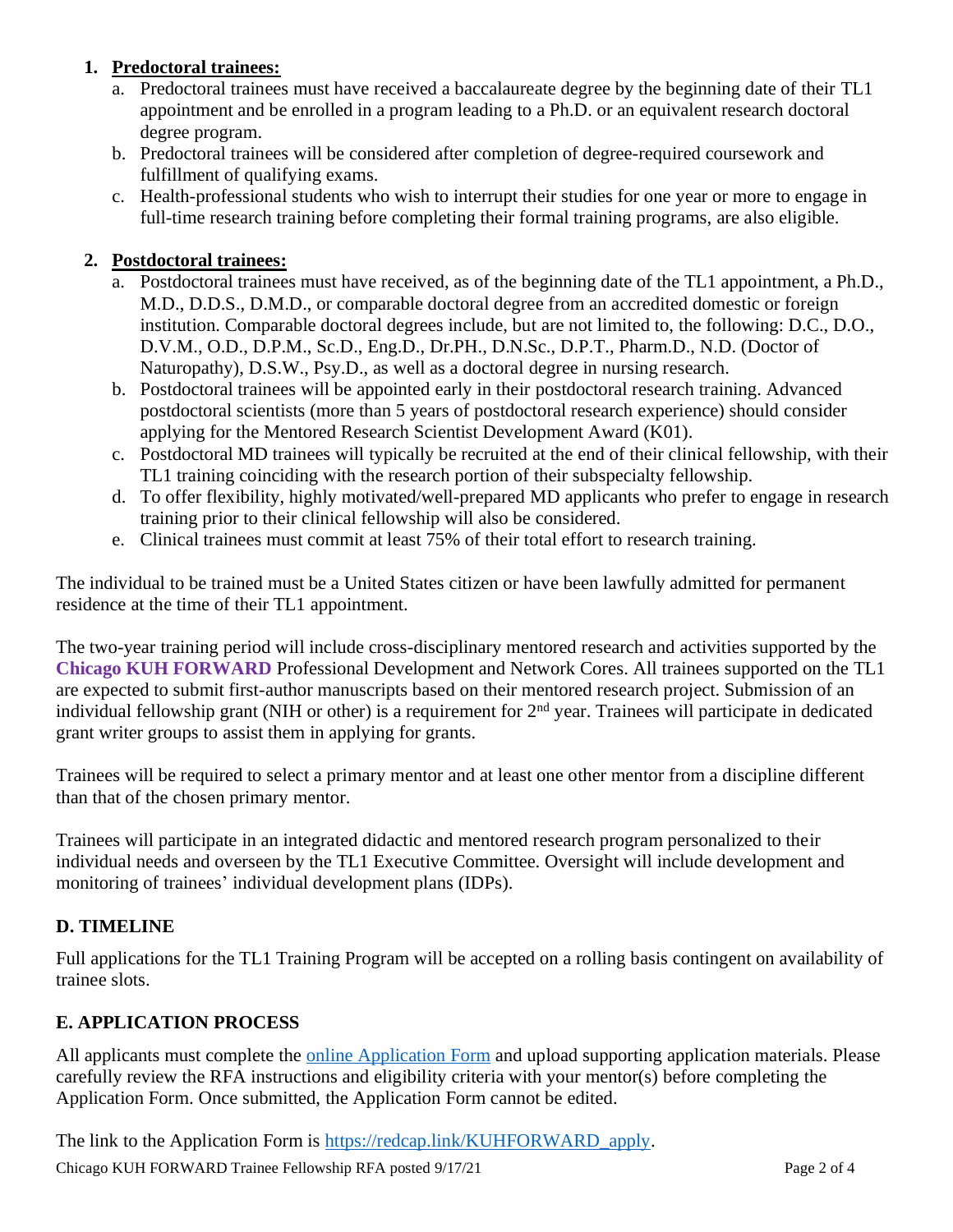### **Application materials for Predoctoral Trainees:**

Predoctoral applications must include the following components. Each component will be uploaded as an individual file at the end of the Application Form and should follow standard [NIH Format Attachment](https://grants.nih.gov/grants/how-to-apply-application-guide/format-and-write/format-attachments.htm)  [guidelines,](https://grants.nih.gov/grants/how-to-apply-application-guide/format-and-write/format-attachments.htm) including PDF format, font size, margin, and paper size requirements.

- NIH Fellowship Biosketch (https://grants.nih.gov/grants/forms/biosketch.htm)
	- o Use the format for application due dates on/after January 25, 2022
	- o Include section for scholastic performance
	- o Selected trainees are required to have an eRA Commons account at the time of their TL1 appointment. Contact your institution's signing official or account administrator to obtain a new Commons account or affiliate your existing account with your current institution.
- Personal statement addressing reasons for applying and long-term career objectives (max 2 pages)
- Synopsis of thesis project and description of cross-disciplinary mentorship team (max 2 pages)
- Statement of commitment from primary mentor and co-mentor

## **Application materials for Postdoctoral Trainees:**

Postdoctoral applications must include the following components. Each component will be uploaded as an individual file at the end of the Application Form and should follow standard [NIH Format Attachment](https://grants.nih.gov/grants/how-to-apply-application-guide/format-and-write/format-attachments.htm)  [guidelines,](https://grants.nih.gov/grants/how-to-apply-application-guide/format-and-write/format-attachments.htm) including PDF format, font size, margin, and paper size requirements.

- NIH Fellowship Biosketch (https://grants.nih.gov/grants/forms/biosketch.htm)
	- o Use the format for application due dates on/after January 25, 2022
	- o Include section for scholastic performance
	- o Selected trainees are required to have an eRA Commons account at the time of their TL1 appointment. Contact your institution's signing official or account administrator to obtain a new Commons account or affiliate your existing account with your current institution.
- Personal statement addressing reasons for applying, prior research experience, long-term career objectives (max 2 pages)
- Brief research proposal that outlines the applicant's specific scientific objectives and description of cross-disciplinary mentorship team (max 2 pages)
	- o Suggested structure for research proposal:
		- **Specific Aims and Hypotheses**
		- Background and Significance
		- **Experimental Approach and Cross-Disciplinary Mentorship Team**
		- **Interpretation of Expected Results**
- Statement of commitment from primary mentor and co-mentor
- Two Letters of Recommendation, preferably from referees who can provide assessments of candidate's academic and research accomplishments

## **Presentations and Interviews:**

- Each applicant will deliver a brief 20-minute presentation either on prior research, proposed research, or on a topic of scientific interest to the applicant
- Each applicant will be interviewed by a group of interviewers composed of Trainee Selection Committee members, TL1 co-Directors, and other **Chicago KUH FORWARD** investigators.